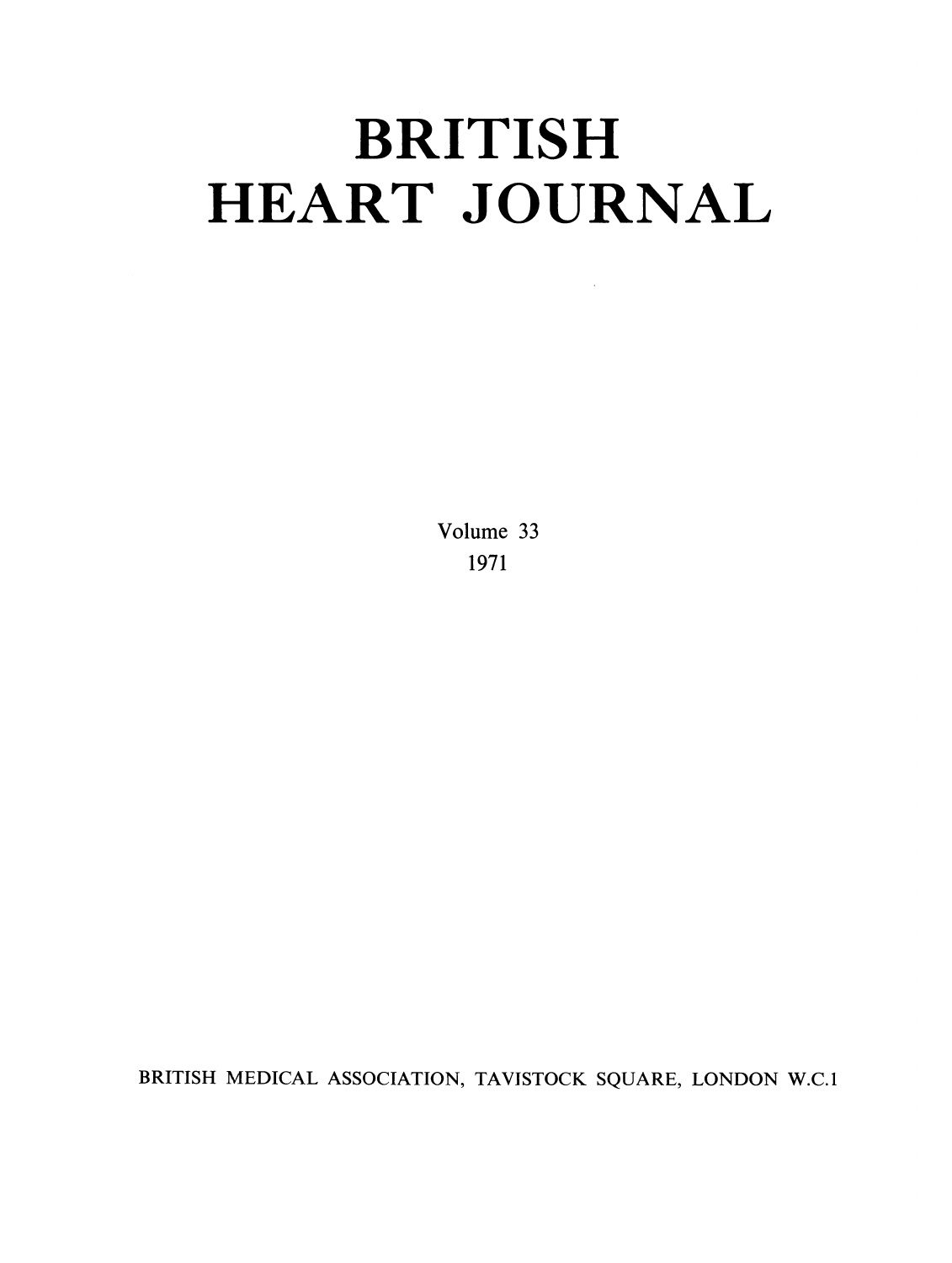## EDITOR

# K. SHIRLEY SMITH

## ASSISTANT EDITOR

## WALTER SOMERVILLE

EDITORIAL COMMITTEE (Appointed by The British Cardiac Society)

MAURICE CAMPBELL L. G. DAVIES D. C. DEUCHAR RICHARD EMANUEL JOHN GOODWIN JOHN HAMER

ALAN HARRIS HAMISH WATSON<br>Reginald E. B. Hudson Samuel Oram REGINALD E. B. HUDSON SAMUEL ORAM<br>FREDERIC LACKSON CORNELIO PAPP FREDERIC JACKSON CORNELIO PAPP A. M. JOHNSON GRAHAM MILLER EDGAR SOWTON B. B. MILSTEIN RICHARD TURNER

EDITOR, British Medical Journal EDITOR, Cardiovascular Research